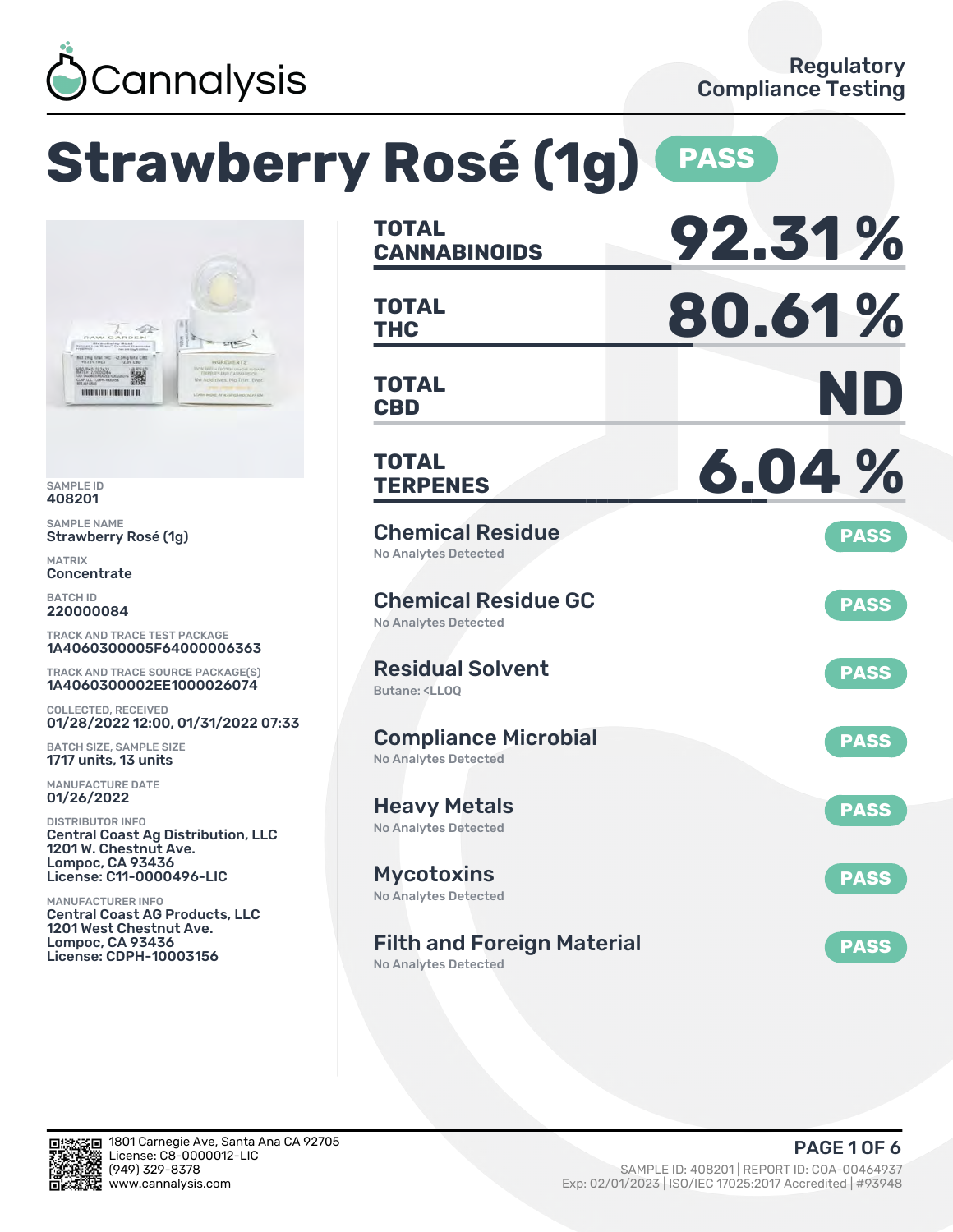

# CANNABINOID ANALYSIS

Total THC,CBD value(s) have been decarboxylated.

| TOTAL THC:          | 806.1 mg/g (80.61%), 806.1 mg per package |
|---------------------|-------------------------------------------|
| TOTAL CBD:          | ND                                        |
| TOTAL CANNABINOIDS: | 923.1 mg/g (92.31%)                       |

UNIT OF MEASUREMENT: Milligrams per Gram(mg/g)

| <b>ANALYTE</b>         | <b>RESULT</b>           | LOD    | <b>LLOO</b> | <b>ANALYTE</b>   | <b>RESULT</b> | LOD    | <b>LLOO</b> |
|------------------------|-------------------------|--------|-------------|------------------|---------------|--------|-------------|
| THCa                   | 917.4 mg/g (91.74 %)    | 0.5000 | 1.0000      | CBDa             | <b>ND</b>     | 0.5000 | 1.0000      |
| D9THC                  | 1.513 mg/g $(0.1513\%)$ | 0.5000 | 1.0000      | CBD              | <b>ND</b>     | 0.5000 | 1.0000      |
| D8THC                  | <b>ND</b>               | 0.5000 | 1.0000      | CBD <sub>v</sub> | <b>ND</b>     | 0.5000 | 1.0000      |
| <b>CBN</b>             | $\leq 1$ mg/g           | 0.5000 | 1.0000      | CBCa             | <b>ND</b>     | 0.5000 | 1.0000      |
| THCva                  | 4.159 mg/g (0.4159 %)   | 0.5000 | 1.0000      | CBC              | <b>ND</b>     | 0.5000 | 1.0000      |
| <b>THC<sub>v</sub></b> | ND                      | 0.5000 | 1.0000      | CBGa             | <b>ND</b>     | 0.5000 | 1.0000      |
| ExoTHC                 | $<$ 1 mg/g              | 0.5000 | 1.0000      | <b>CBG</b>       | <b>ND</b>     | 0.5000 | 1.0000      |
| <b>CBL</b>             | ND                      | 0.5000 | 1.0000      |                  |               |        |             |

#### ADDITIONAL INFORMATION

| Method:              | SOP-TECH-001 | Sample Prepped: 01/31/2022 13:15  | Sample Approved: 02/01/2022 08:59  |  |
|----------------------|--------------|-----------------------------------|------------------------------------|--|
| Instrument: UPLC-DAD |              | Sample Analyzed: 01/31/2022 14:53 | Prep-Analytical Batch: 35207-29068 |  |



TOTAL TERPENES: 60.43 mg/g (6.043 %)

| UNIT OF MEASUREMENT: | Milligrams per Gram(mg/g) |
|----------------------|---------------------------|
|                      |                           |

| <b>ANALYTE</b>          | <b>RESULT</b>          | <b>LOD</b> | <b>LLOQ</b> | <b>ANALYTE</b>         | <b>RESULT</b>                                      | <b>LOD</b> | <b>LLOQ</b> |
|-------------------------|------------------------|------------|-------------|------------------------|----------------------------------------------------|------------|-------------|
| 3-Carene                | <b>ND</b>              | 1.000      | 2.500       | Alpha bisabolol        | <ll0q< td=""><td>0.1000</td><td>0.500</td></ll0q<> | 0.1000     | 0.500       |
| Alpha cedrene           | <b>ND</b>              | 1.000      | 2.500       | Alpha humulene         | 2.920 mg/g (0.2920 %)                              | 0.5000     | 1.000       |
| Alpha pinene            | 3.781 mg/g (0.3781%)   | 0.1000     | 1.000       | Alpha terpinene        | <b>ND</b>                                          | 0.5000     | 1.000       |
| Alpha terpineol         | 1.848 mg/g $(0.1848%)$ | 0.3260     | 0.6520      | Beta caryophyllene     | 10.63 mg/g $(1.063\%)$                             | 0.5000     | 1.000       |
| Beta myrcene            | 14.97 mg/g (1.497 %)   | 0.5000     | 1.000       | Beta pinene            | 1.309 mg/g $(0.1309\%)$                            | 0.6070     | 1.214       |
| Borneol                 | <b>ND</b>              | 1.000      | 2.500       | Camphene               | <lloq< td=""><td>0.5000</td><td>1.000</td></lloq<> | 0.5000     | 1.000       |
| Camphor                 | <b>ND</b>              | 0.1000     | 0.5000      | Caryophyllene oxide ND |                                                    | 0.5000     | 2.500       |
| Cedrol                  | <b>ND</b>              | 0.5000     | 1.000       | Cis geraniol           | <b>ND</b>                                          | 1.000      | 2.500       |
| Cis nerolidol           | <b>ND</b>              | 2.500      | 5.000       | Eucalyptol             | <b>ND</b>                                          | 0.1000     | 0.500       |
| Fenchol                 | 3.145 mg/g (0.3145 %)  | 0.5000     | 1.000       | Fenchone               | <lloq< td=""><td>0.1000</td><td>0.500</td></lloq<> | 0.1000     | 0.500       |
| Gamma terpinene         | <b>ND</b>              | 0.1000     | 0.5000      | Gamma terpineol        | <b>ND</b>                                          | 0.2090     | 0.523       |
| Geranyl acetate         | <b>ND</b>              | 0.1000     | 0.5000      | Guaiol                 | <b>ND</b>                                          | 2.500      | 5.000       |
| Isoborneol              | <b>ND</b>              | 0.5000     | 1.000       | Isopulegol             | <b>ND</b>                                          | 2.500      | 5.000       |
| Limonene                | 11.13 mg/g (1.113 %)   | 0.5000     | 2.500       | Linalool               | 5.039 mg/g (0.5039 %)                              | 0.5000     | 1.000       |
| Menthol                 | ND.                    | 1.000      | 2.500       | Ocimene 1              | <lloq< td=""><td>0.1550</td><td>0.310</td></lloq<> | 0.1550     | 0.310       |
| Ocimene 2               | 2.960 mg/g (0.2960 %)  | 0.3450     | 1.725       | P-cymene               | <b>ND</b>                                          | 0.5230     | 1.045       |
| P-mentha-1,5-diene ND   |                        | 0.5000     | 1.000       | Pulegone               | <b>ND</b>                                          | 0.1000     | 0.500       |
| Sabinene                | <b>ND</b>              | 0.5000     | 1.000       | Terpinolene            | 2.689 mg/g (0.2689 %)                              | 0.1000     | 0.500       |
| Trans beta farnesene ND |                        | 2.500      | 5.000       | Trans geraniol         | <b>ND</b>                                          | 0.5000     | 2.500       |
| Trans nerolidol         | <b>ND</b>              | 0.5000     | 2.500       | Valencene              | <b>ND</b>                                          | 0.5000     | 1.000       |

| ANALYTE                 | <b>RESULT</b>          | <b>LOD</b> | <b>LLOQ</b> | <b>ANALYTE</b>         | <b>RESULT</b>                                       | <b>LOD</b> | <b>LLOQ</b> |
|-------------------------|------------------------|------------|-------------|------------------------|-----------------------------------------------------|------------|-------------|
| 3-Carene                | <b>ND</b>              | 1.000      | 2.500       | Alpha bisabolol        | <lloq< td=""><td>0.1000</td><td>0.5000</td></lloq<> | 0.1000     | 0.5000      |
| Alpha cedrene           | <b>ND</b>              | 1.000      | 2.500       | Alpha humulene         | 2.920 mg/g (0.2920 %)                               | 0.5000     | 1.000       |
| Alpha pinene            | 3.781 mg/g (0.3781%)   | 0.1000     | 1.000       | Alpha terpinene        | <b>ND</b>                                           | 0.5000     | 1.000       |
| Alpha terpineol         | 1.848 mg/g $(0.1848%)$ | 0.3260     | 0.6520      | Beta caryophyllene     | 10.63 mg/g $(1.063\%)$                              | 0.5000     | 1.000       |
| Beta myrcene            | 14.97 mg/g (1.497 %)   | 0.5000     | 1.000       | Beta pinene            | 1.309 mg/g (0.1309 %)                               | 0.6070     | 1.214       |
| Borneol                 | <b>ND</b>              | 1.000      | 2.500       | Camphene               | <lloq< td=""><td>0.5000</td><td>1.000</td></lloq<>  | 0.5000     | 1.000       |
| Camphor                 | <b>ND</b>              | 0.1000     | 0.5000      | Caryophyllene oxide ND |                                                     | 0.5000     | 2.500       |
| Cedrol                  | <b>ND</b>              | 0.5000     | 1.000       | Cis geraniol           | <b>ND</b>                                           | 1.000      | 2.500       |
| Cis nerolidol           | <b>ND</b>              | 2.500      | 5.000       | Eucalyptol             | <b>ND</b>                                           | 0.1000     | 0.5000      |
| Fenchol                 | 3.145 mg/g $(0.3145%)$ | 0.5000     | 1.000       | Fenchone               | <lloq< td=""><td>0.1000</td><td>0.5000</td></lloq<> | 0.1000     | 0.5000      |
| Gamma terpinene         | <b>ND</b>              | 0.1000     | 0.5000      | Gamma terpineol        | <b>ND</b>                                           | 0.2090     | 0.5230      |
| Geranyl acetate         | <b>ND</b>              | 0.1000     | 0.5000      | Guaiol                 | <b>ND</b>                                           | 2.500      | 5.000       |
| Isoborneol              | <b>ND</b>              | 0.5000     | 1.000       | Isopulegol             | <b>ND</b>                                           | 2.500      | 5.000       |
| Limonene                | 11.13 mg/g (1.113 %)   | 0.5000     | 2.500       | Linalool               | 5.039 mg/g (0.5039 %)                               | 0.5000     | 1.000       |
| Menthol                 | <b>ND</b>              | 1.000      | 2.500       | Ocimene 1              | <ll0q< td=""><td>0.1550</td><td>0.3100</td></ll0q<> | 0.1550     | 0.3100      |
| Ocimene 2               | 2.960 mg/g (0.2960 %)  | 0.3450     | 1.725       | P-cymene               | <b>ND</b>                                           | 0.5230     | 1.045       |
| P-mentha-1,5-diene ND   |                        | 0.5000     | 1.000       | Pulegone               | <b>ND</b>                                           | 0.1000     | 0.5000      |
| Sabinene                | <b>ND</b>              | 0.5000     | 1.000       | Terpinolene            | 2.689 mg/g (0.2689 %)                               | 0.1000     | 0.5000      |
| Trans beta farnesene ND |                        | 2.500      | 5.000       | Trans geraniol         | <b>ND</b>                                           | 0.5000     | 2.500       |
| Trans nerolidol         | <b>ND</b>              | 0.5000     | 2.500       | Valencene              | <b>ND</b>                                           | 0.5000     | 1.000       |



1801 Carnegie Ave, Santa Ana CA 92705 License: C8-0000012-LIC<br>(949) 329-8378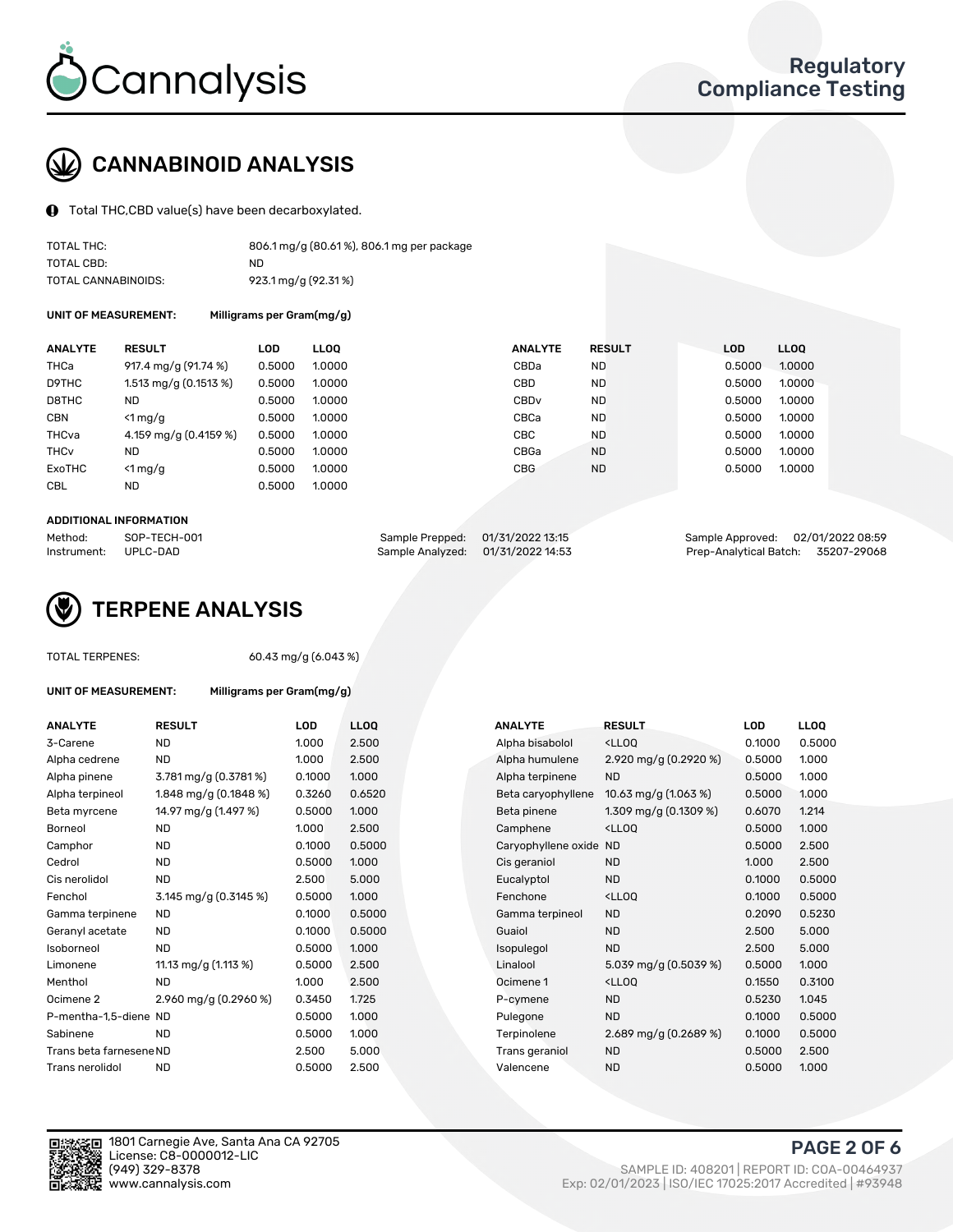

### Regulatory Compliance Testing

#### ADDITIONAL INFORMATION

Method: SOP-TECH-027 Sample Prepped: 01/31/2022 14:48 Sample Approved: 02/01/2022 10:04 Prep-Analytical Batch: 35210-29067



CHEMICAL RESIDUE ANALYSIS PASS

UNIT OF MEASUREMENT: Micrograms per Gram(ug/g)

| <b>ANALYTE</b>    | <b>RESULT</b> | LOD    | LL <sub>OO</sub> | <b>ACTION LEVEL</b> |      | <b>ANALYTE</b>      | <b>RESULT</b> | LOD    | <b>LLOQ</b> | <b>ACTION LEVEL</b> |      |
|-------------------|---------------|--------|------------------|---------------------|------|---------------------|---------------|--------|-------------|---------------------|------|
| Abamectin         | <b>ND</b>     | 0.0200 | 0.0400           | 0.1000              | Pass | Acephate            | <b>ND</b>     | 0.0200 | 0.0400      | 0.1000              | Pass |
| Acequinocyl       | <b>ND</b>     | 0.0200 | 0.0400           | 0.1000              | Pass | Acetamiprid         | <b>ND</b>     | 0.0200 | 0.0400      | 0.1000              | Pass |
| Aldicarb          | <b>ND</b>     | 0.0200 | 0.0400           | 0.0                 | Pass | Azoxystrobin        | <b>ND</b>     | 0.0200 | 0.0400      | 0.1000              | Pass |
| Bifenazate        | <b>ND</b>     | 0.0200 | 0.0400           | 0.1000              | Pass | <b>Bifenthrin</b>   | <b>ND</b>     | 0.0200 | 0.0400      | 3.000               | Pass |
| <b>Boscalid</b>   | <b>ND</b>     | 0.0200 | 0.0400           | 0.1000              | Pass | Carbaryl            | <b>ND</b>     | 0.0200 | 0.0400      | 0.5000              | Pass |
| Carbofuran        | <b>ND</b>     | 0.0200 | 0.0400           | 0.0                 | Pass | Chlorantraniliprole | <b>ND</b>     | 0.0200 | 0.0400      | 10.00               | Pass |
| Clofentezine      | <b>ND</b>     | 0.0200 | 0.0400           | 0.1000              | Pass | Coumaphos           | <b>ND</b>     | 0.0200 | 0.0400      | 0.0                 | Pass |
| Cyfluthrin        | <b>ND</b>     | 0.4000 | 1.000            | 2.000               | Pass | Cypermethrin        | <b>ND</b>     | 0.4000 | 1.000       | 1.000               | Pass |
| Daminozide        | <b>ND</b>     | 0.0200 | 0.0400           | 0.0                 | Pass | Diazinon            | <b>ND</b>     | 0.0200 | 0.0400      | 0.1000              | Pass |
| <b>Dichlorvos</b> | <b>ND</b>     | 0.0200 | 0.0400           | 0.0                 | Pass | Dimethoate          | <b>ND</b>     | 0.0200 | 0.0400      | 0.0                 | Pass |
| Dimethomorph      | <b>ND</b>     | 0.0200 | 0.0400           | 2.000               | Pass | <b>Ethoprophos</b>  | <b>ND</b>     | 0.0200 | 0.0400      | 0.0                 | Pass |
| Etofenprox        | <b>ND</b>     | 0.0200 | 0.0400           | 0.0                 | Pass | Etoxazole           | <b>ND</b>     | 0.0200 | 0.0400      | 0.1000              | Pass |
| Fenhexamid        | <b>ND</b>     | 0.0200 | 0.0400           | 0.1000              | Pass | Fenoxycarb          | <b>ND</b>     | 0.0200 | 0.0400      | 0.0                 | Pass |
| Fenpyroximate     | <b>ND</b>     | 0.0200 | 0.0400           | 0.1000              | Pass | Fipronil            | <b>ND</b>     | 0.0400 | 0.1000      | 0.0                 | Pass |
| Flonicamid        | <b>ND</b>     | 0.0200 | 0.0400           | 0.1000              | Pass | Fludioxonil         | <b>ND</b>     | 0.0200 | 0.0400      | 0.1000              | Pass |
| Hexythiazox       | <b>ND</b>     | 0.0200 | 0.0400           | 0.1000              | Pass | Imazalil            | <b>ND</b>     | 0.0200 | 0.0400      | 0.0                 | Pass |
| Imidacloprid      | <b>ND</b>     | 0.0200 | 0.0400           | 5.000               | Pass | Kresoxim methyl     | <b>ND</b>     | 0.0200 | 0.0400      | 0.1000              | Pass |
| Malathion         | <b>ND</b>     | 0.0200 | 0.0400           | 0.5000              | Pass | Metalaxyl           | <b>ND</b>     | 0.0200 | 0.0400      | 2.000               | Pass |
| Methiocarb        | <b>ND</b>     | 0.0200 | 0.0400           | 0.0                 | Pass | Methomyl            | <b>ND</b>     | 0.0200 | 0.0400      | 1.000               | Pass |
| Mevinphos         | <b>ND</b>     | 0.0200 | 0.0400           | 0.0                 | Pass | Myclobutanil        | <b>ND</b>     | 0.0200 | 0.0400      | 0.1000              | Pass |
| Naled             | <b>ND</b>     | 0.0200 | 0.0400           | 0.1000              | Pass | Oxamyl              | <b>ND</b>     | 0.0200 | 0.0400      | 0.5000              | Pass |
| Paclobutrazol     | <b>ND</b>     | 0.0200 | 0.0400           | 0.0                 | Pass | Permethrins         | <b>ND</b>     | 0.0400 | 0.1000      | 0.5000              | Pass |
| Phosmet           | <b>ND</b>     | 0.0200 | 0.0400           | 0.1000              | Pass | Piperonyl butoxide  | <b>ND</b>     | 0.0200 | 0.0400      | 3.000               | Pass |
| Prallethrin       | <b>ND</b>     | 0.0200 | 0.0400           | 0.1000              | Pass | Propiconazole       | <b>ND</b>     | 0.0200 | 0.0400      | 0.1000              | Pass |
| Propoxur          | <b>ND</b>     | 0.0200 | 0.0400           | 0.0                 | Pass | Pyrethrins          | <b>ND</b>     | 0.0200 | 0.0400      | 0.5000              | Pass |
| Pyridaben         | <b>ND</b>     | 0.0200 | 0.0400           | 0.1000              | Pass | Spinetoram          | <b>ND</b>     | 0.0200 | 0.0400      | 0.1000              | Pass |
| Spinosad          | <b>ND</b>     | 0.0300 | 0.0700           | 0.1000              | Pass | Spiromesifen        | <b>ND</b>     | 0.0200 | 0.0400      | 0.1000              | Pass |
| Spirotetramat     | <b>ND</b>     | 0.0200 | 0.0400           | 0.1000              | Pass | Spiroxamine         | <b>ND</b>     | 0.0200 | 0.0400      | 0.0                 | Pass |
| Tebuconazole      | <b>ND</b>     | 0.0200 | 0.0400           | 0.1000              | Pass | Thiacloprid         | <b>ND</b>     | 0.0200 | 0.0400      | 0.0                 | Pass |
| Thiamethoxam      | <b>ND</b>     | 0.0200 | 0.0400           | 5.000               | Pass | Trifloxystrobin     | <b>ND</b>     | 0.0200 | 0.0400      | 0.1000              | Pass |

### ADDITIONAL INFORMATION

Method: SOP-TECH-002 Sample Prepped: 01/31/2022 12:53 Sample Approved: 02/01/2022 16:06<br>Instrument: LC-MS/MS Sample Analyzed: 01/31/2022 12:55 Prep-Analytical Batch: 35204-29062 Prep-Analytical Batch: 35204-29062

PAGE 3 OF 6

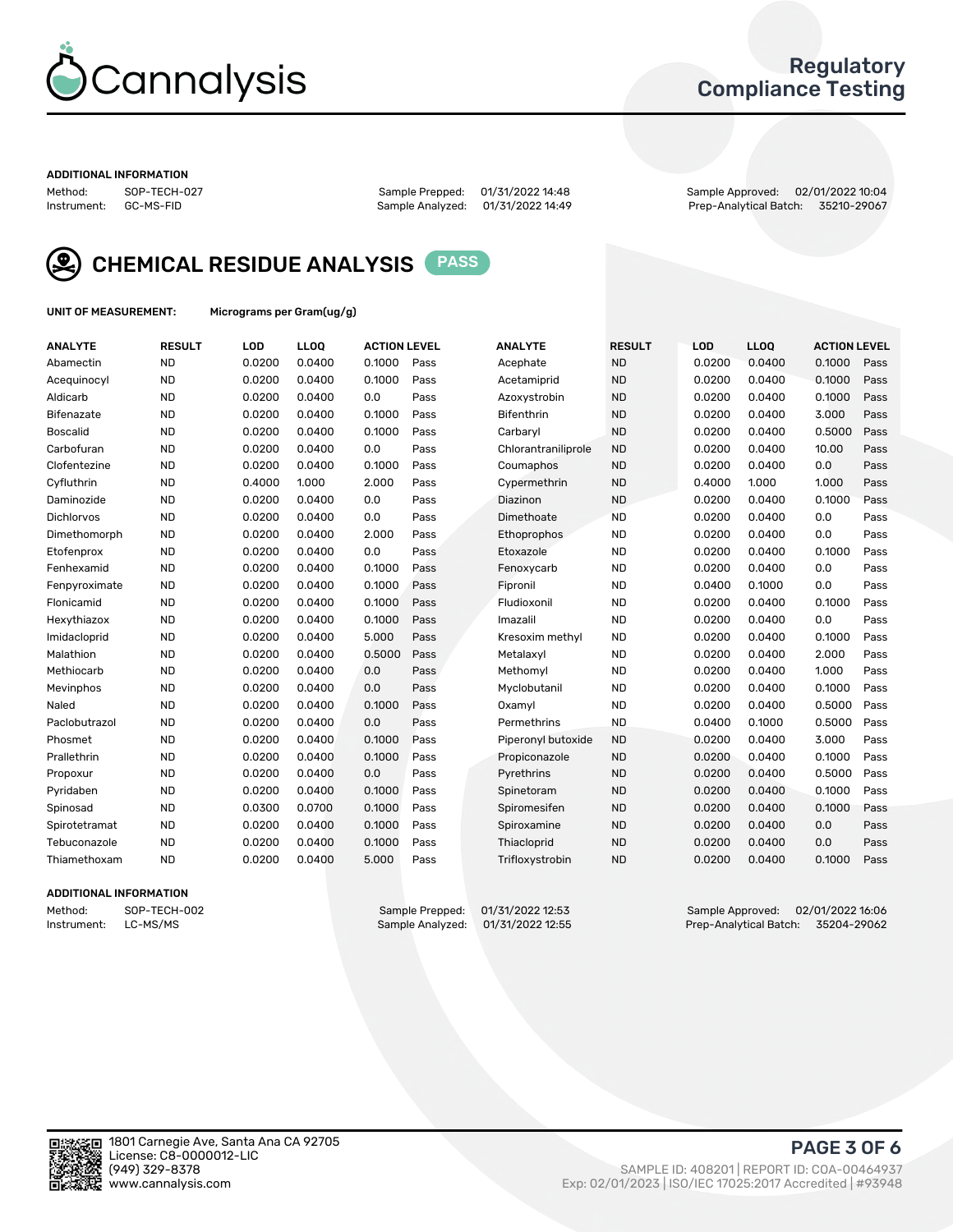

# CHEMICAL RESIDUE GC ANALYSIS PASS

| UNIT OF MEASUREMENT: |               | Micrograms per Gram(ug/g) |        |                     |                |               |        |             |                     |      |
|----------------------|---------------|---------------------------|--------|---------------------|----------------|---------------|--------|-------------|---------------------|------|
| <b>ANALYTE</b>       | <b>RESULT</b> | LOD                       | LOO.   | <b>ACTION LEVEL</b> | <b>ANALYTE</b> | <b>RESULT</b> | LOD    | <b>LLOO</b> | <b>ACTION LEVEL</b> |      |
| Cantan               | ND            | 0.1000                    | 0.2000 | 0.7000<br>Pass      | Chlordane      | <b>ND</b>     | 0.0109 | 0.0136      | 0.0                 | Pass |

| Captan                        | <b>ND</b>    | 0.1000 | 0.2000 | 0.7000 | Pass             | Chlordane        | <b>ND</b> | 0.0109 | 0.0136                 | 0.0              | Pass |
|-------------------------------|--------------|--------|--------|--------|------------------|------------------|-----------|--------|------------------------|------------------|------|
| Methyl parathion              | <b>ND</b>    | 0.0400 | 0.1000 | 0.0    | Pass             | <b>PCNB</b>      | <b>ND</b> | 0.0200 | 0.0400                 | 0.1000           | Pass |
| Chlorfenapyr                  | ND           | 0.0800 | 0.1000 | 0.0    | Pass             | Chlorpyrifos     | <b>ND</b> | 0.0800 | 0.1000                 | 0.0              | Pass |
|                               |              |        |        |        |                  |                  |           |        |                        |                  |      |
| <b>ADDITIONAL INFORMATION</b> |              |        |        |        |                  |                  |           |        |                        |                  |      |
| Method:                       | SOP-TECH-010 |        |        |        | Sample Prepped:  | 01/31/2022 12:53 |           |        | Sample Approved:       | 02/01/2022 12:27 |      |
| Instrument:                   | GC-MS/MS     |        |        |        | Sample Analyzed: | 01/31/2022 12:55 |           |        | Prep-Analytical Batch: | 35205-29063      |      |
|                               |              |        |        |        |                  |                  |           |        |                        |                  |      |

## RESIDUAL SOLVENT ANALYSIS PASS

UNIT OF MEASUREMENT: Micrograms per Gram(ug/g)

| <b>ANALYTE</b>       | <b>RESULT</b> | <b>LOD</b> | <b>LLOO</b> | <b>ACTION LEVEL</b> |      | <b>ANALYTE</b>     | <b>RESULT</b>                                                               | LOD    | <b>LLOO</b> | <b>ACTION LEVEL</b> |      |
|----------------------|---------------|------------|-------------|---------------------|------|--------------------|-----------------------------------------------------------------------------|--------|-------------|---------------------|------|
| Acetone              | <b>ND</b>     | 50.00      | 100.0       | 5000                | Pass | Acetonitrile       | <b>ND</b>                                                                   | 50.00  | 100.0       | 410.0               | Pass |
| Benzene              | <b>ND</b>     | 0.5000     | 1.000       | 1.000               | Pass | <b>Butane</b>      | <lloo< td=""><td>50.00</td><td>100.0</td><td>5000</td><td>Pass</td></lloo<> | 50.00  | 100.0       | 5000                | Pass |
| Chloroform           | <b>ND</b>     | 0.5000     | 1.000       | 1.000               | Pass | Ethanol            | <b>ND</b>                                                                   | 50.00  | 100.0       | 5000                | Pass |
| <b>Ethyl Acetate</b> | <b>ND</b>     | 50.00      | 100.0       | 5000                | Pass | <b>Ethyl Ether</b> | <b>ND</b>                                                                   | 50.00  | 100.0       | 5000                | Pass |
| Ethylene oxide       | <b>ND</b>     | 0.5000     | 1.000       | 1.000               | Pass | Heptane            | <b>ND</b>                                                                   | 50.00  | 100.0       | 5000                | Pass |
| Hexane               | <b>ND</b>     | 50.00      | 100.0       | 290.0               | Pass | Isopropyl Alcohol  | <b>ND</b>                                                                   | 50.00  | 100.0       | 5000                | Pass |
| Methanol             | <b>ND</b>     | 50.00      | 100.0       | 3000                | Pass | Methylene chloride | <b>ND</b>                                                                   | 0.5000 | 1.000       | 1.000               | Pass |
| Pentane              | <b>ND</b>     | 50.00      | 100.0       | 5000                | Pass | Propane            | <b>ND</b>                                                                   | 50.00  | 200.0       | 5000                | Pass |
| Toluene              | <b>ND</b>     | 50.00      | 100.0       | 890.0               | Pass | Xvlenes            | <b>ND</b>                                                                   | 50.08  | 100.0       | 2170                | Pass |
| Trichloroethylene    | <b>ND</b>     | 0.5000     | 1.000       | 1.000               | Pass | 1.2-Dichloroethane | <b>ND</b>                                                                   | 0.5000 | 1.000       | 1.000               | Pass |

### ADDITIONAL INFORMATION

|         | AUDITIONAL INFORMATION   |                                   |  |                                    |
|---------|--------------------------|-----------------------------------|--|------------------------------------|
| Method: | SOP-TECH-021             | Sample Prepped: 01/31/2022 13:59  |  | Sample Approved: 02/01/2022 09:59  |
|         | Instrument: HS-GC-MS/FID | Sample Analyzed: 01/31/2022 14:00 |  | Prep-Analytical Batch: 35209-29065 |



UNIT OF MEASUREMENT: Cycle Threshold (Ct)

| <b>ANALYTE</b>         | <b>RESULT</b>              | LOD   | <b>LLOO</b> |     | <b>ACTION LEVEL</b> | <b>ANALYTE</b>   | <b>RESULT</b> | LOD              | <b>LLOO</b>            |                  | <b>ACTION LEVEL</b> |
|------------------------|----------------------------|-------|-------------|-----|---------------------|------------------|---------------|------------------|------------------------|------------------|---------------------|
| A.fumigatus            | <b>ND</b>                  | 33.00 | 0.0         | 0.0 | Pass                | A. flavus        | <b>ND</b>     | 33.00            | 0.0                    | 0.0              | Pass                |
| A. niger               | <b>ND</b>                  | 33.00 | 0.0         | 0.0 | Pass                | A. terreus       | <b>ND</b>     | 33.00            | 0.0                    | 0.0              | Pass                |
| <b>STEC</b>            | <b>ND</b>                  | 33.00 | 0.0         | 0.0 | Pass                | Salmonella spp   | <b>ND</b>     | 33.00            | 0.0                    | 0.0              | Pass                |
| ADDITIONAL INFORMATION |                            |       |             |     |                     |                  |               |                  |                        |                  |                     |
| Method:                | SOP-TECH-016, SOP-TECH-022 |       |             |     | Sample Prepped:     | 02/01/2022 09:27 |               | Sample Approved: |                        | 02/01/2022 15:04 |                     |
| Instrument:            | aPCR                       |       |             |     | Sample Analyzed:    | 02/01/2022 09:28 |               |                  | Prep-Analytical Batch: |                  | 35216-29080         |

(949) 329-8378 SAMPLE ID: 408201 | REPORT ID: COA-00464937 Exp: 02/01/2023 | ISO/IEC 17025:2017 Accredited | #93948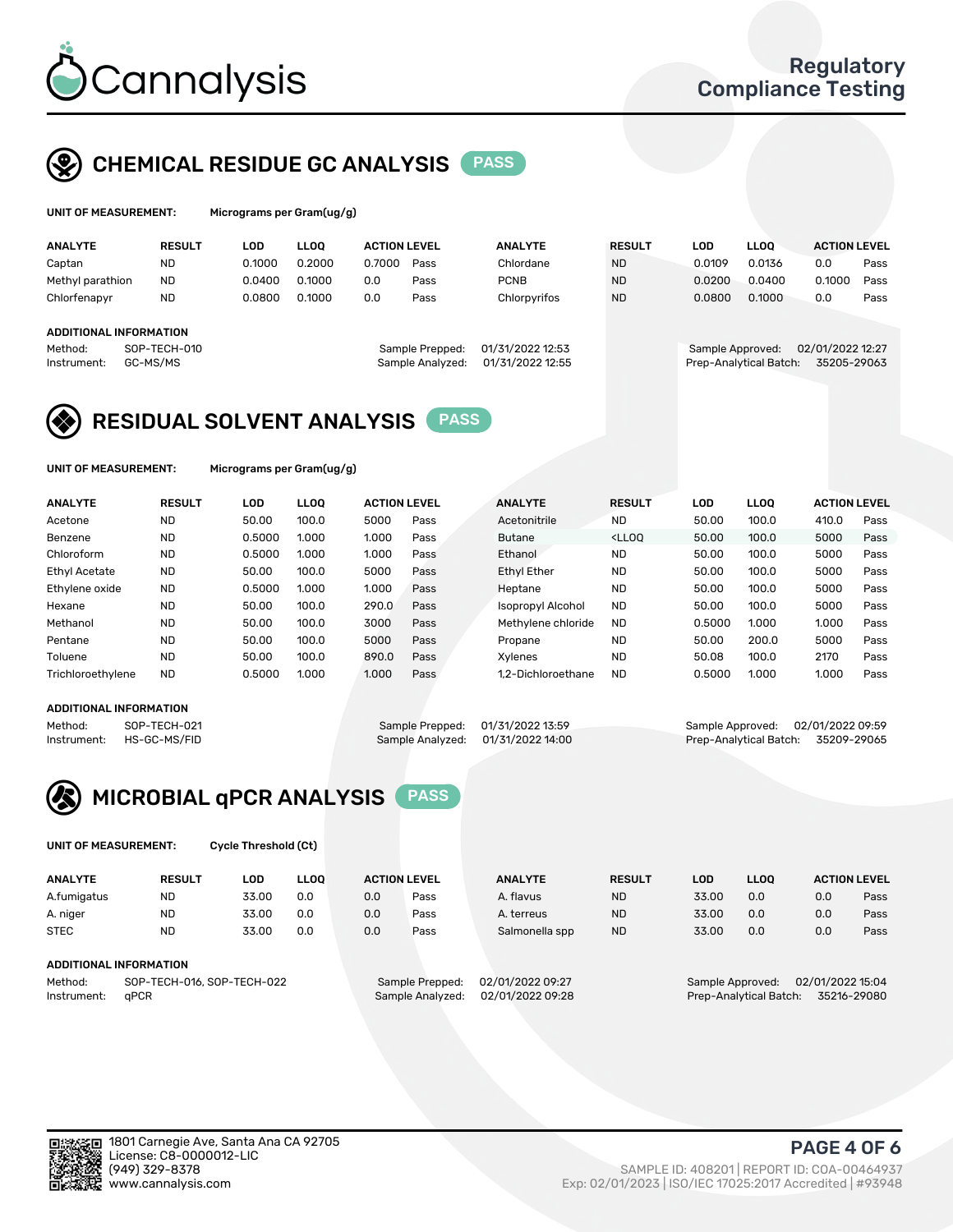



| UNIT OF MEASUREMENT:   |                        | Micrograms per Gram(ug/g) |             |                                     |                                      |               |                  |                        |                                 |  |  |
|------------------------|------------------------|---------------------------|-------------|-------------------------------------|--------------------------------------|---------------|------------------|------------------------|---------------------------------|--|--|
| <b>ANALYTE</b>         | <b>RESULT</b>          | <b>LOD</b>                | <b>LLOO</b> | <b>ACTION LEVEL</b>                 | <b>ANALYTE</b>                       | <b>RESULT</b> | LOD              | <b>LLOO</b>            | <b>ACTION LEVEL</b>             |  |  |
| Arsenic                | <b>ND</b>              | 0.0120                    | 0.1000      | 0.2000<br>Pass                      | Cadmium                              | <b>ND</b>     | 0.0072           | 0.0500                 | 0.2000<br>Pass                  |  |  |
| Lead                   | <b>ND</b>              | 0.0068                    | 0.0500      | 0.5000<br>Pass                      | Mercury                              | <b>ND</b>     | 0.0060           | 0.0500                 | 0.1000<br>Pass                  |  |  |
| ADDITIONAL INFORMATION |                        |                           |             |                                     |                                      |               |                  |                        |                                 |  |  |
| Method:<br>Instrument: | SOP-TECH-013<br>ICP-MS |                           |             | Sample Prepped:<br>Sample Analyzed: | 02/01/2022 10:01<br>02/01/2022 10:02 |               | Sample Approved: | Prep-Analytical Batch: | 02/01/2022 14:25<br>35226-29082 |  |  |





MYCOTOXINS ANALYSIS PASS

| UNIT OF MEASUREMENT: |  |
|----------------------|--|
|----------------------|--|

Micrograms per Kilogram(ug/kg)

| <b>ANALYTE</b>          | <b>RESULT</b> | LOD   | <b>LLOO</b> | <b>ACTION LEVEL</b> |      | <b>ANALYTE</b> | <b>RESULT</b> | LOD   | <b>LLOO</b> | <b>ACTION LEVEL</b> |      |
|-------------------------|---------------|-------|-------------|---------------------|------|----------------|---------------|-------|-------------|---------------------|------|
| Aflatoxin B1            | <b>ND</b>     | 1.000 | 2.000       |                     | N/A  | Aflatoxin B2   | <b>ND</b>     | 2.000 | 5.000       |                     | N/A  |
| Aflatoxin G1            | <b>ND</b>     | 2.000 | 5.000       |                     | N/A  | Aflatoxin G2   | <b>ND</b>     | 2.000 | 5.000       |                     | N/A  |
| <b>Total Aflatoxins</b> | <b>ND</b>     | 10.00 | 14.00       | 20.00               | Pass | Ochratoxin A   | <b>ND</b>     | 1.000 | 2.000       | 20.00               | Pass |
|                         |               |       |             |                     |      |                |               |       |             |                     |      |

### ADDITIONAL INFORMATION

Method: SOP-TECH-020 Sample Prepped: 01/31/2022 14:37 Sample Approved: 02/01/2022 15:45 Instrument: LC-MS/MS Sample Analyzed: 01/31/2022 14:37 Prep-Analytical Batch: 35208-29066

# FILTH & FOREIGN MATERIAL ANALYSIS PASS

UNIT OF MEASUREMENT: Filth and Foreign Matter (%, #/3g)

| <b>ANALYTE</b>                                              | <b>RESULT</b> | LOD | <b>LLOO</b> | <b>ACTION LEVEL</b>                                                         |      | <b>ANALYTE</b> | <b>RESULT</b> | LOD                                                                        | <b>LLOO</b> | <b>ACTION LEVEL</b> |      |
|-------------------------------------------------------------|---------------|-----|-------------|-----------------------------------------------------------------------------|------|----------------|---------------|----------------------------------------------------------------------------|-------------|---------------------|------|
| IF RH ME                                                    | <b>ND</b>     | 0.0 | 0.0         | 1.000                                                                       | Pass | <b>IFM</b>     | <b>ND</b>     | 0.0                                                                        | 0.0         | 25.00               | Pass |
| Mold                                                        | <b>ND</b>     | 0.0 | 0.0         | 25.00                                                                       | Pass | <b>SSCD</b>    | <b>ND</b>     | 0.0                                                                        | 0.0         | 25.00               | Pass |
| ADDITIONAL INFORMATION                                      |               |     |             |                                                                             |      |                |               |                                                                            |             |                     |      |
| Method:<br>SOP-TECH-009<br>Instrument:<br>Visual Inspection |               |     |             | 01/31/2022 15:13<br>Sample Prepped:<br>01/31/2022 15:13<br>Sample Analyzed: |      |                |               | 01/31/2022 15:15<br>Sample Approved:<br>Prep-Analytical Batch: 35211-29069 |             |                     |      |